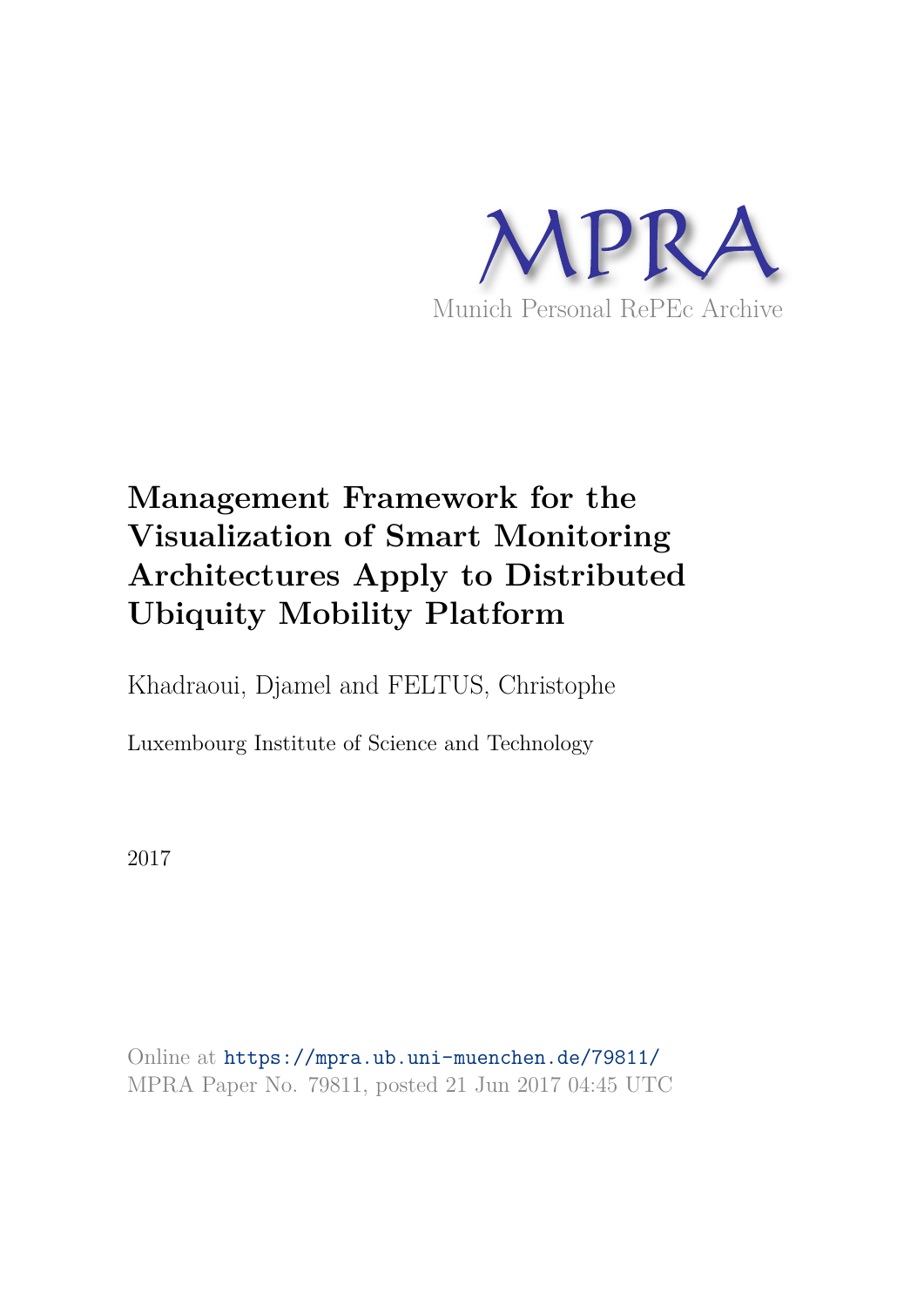Management Framework for the Visualization of Smart Monitoring Architectures Apply to

Distributed Ubiquity Mobility Platform

Djamel Khadraoui and Christophe Feltus

Luxembourg Institute of Science and Technology (LIST)

Author Note

Technical Report

djamel.khadraoui@list.lu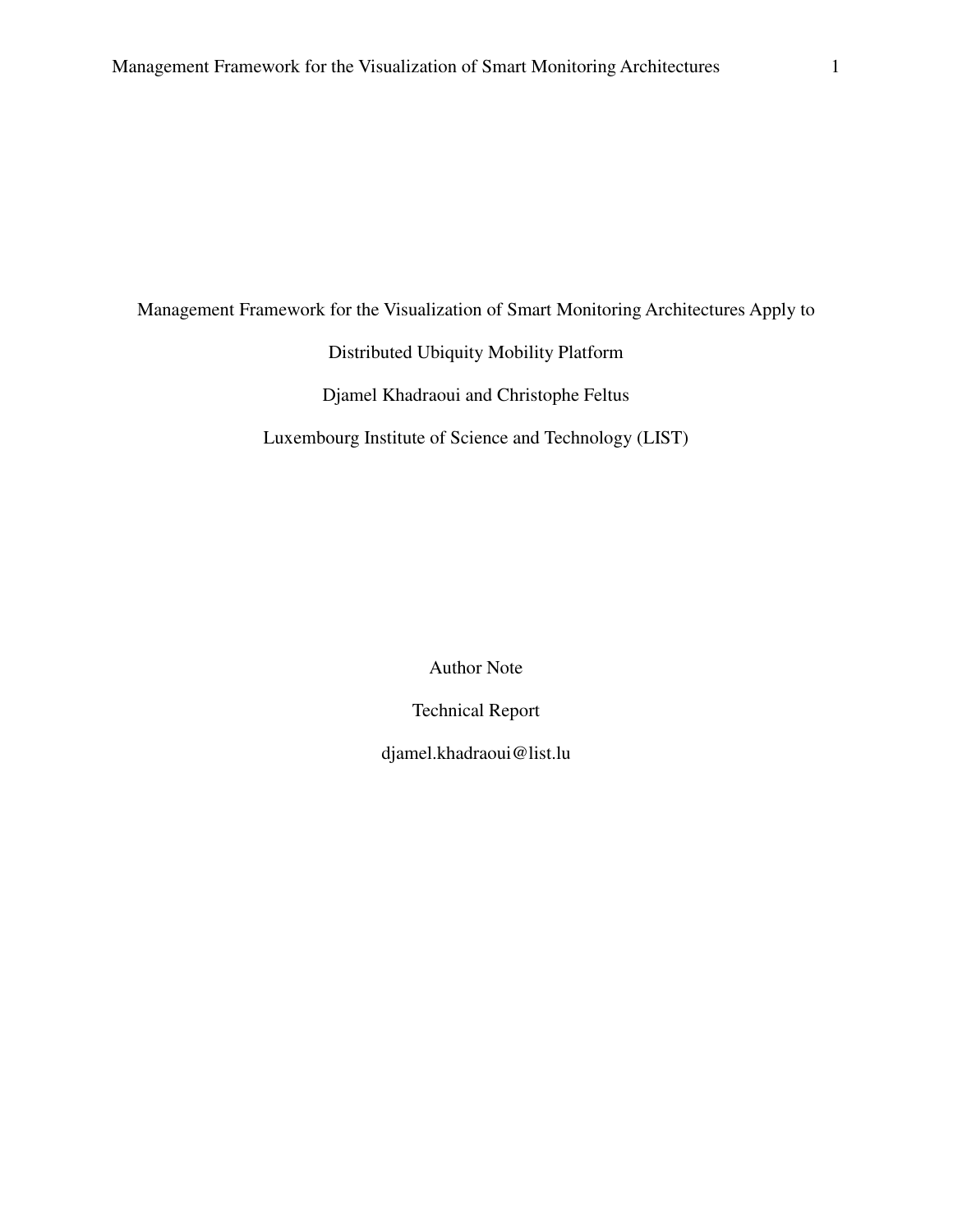## Abstract

Smart Mobility is proved to be a high priority topic in regard to arising European societal challenges. Deploying smart mobility required both technological and monitoring knowledge, and one important key features of the initiative stay in the multiplicity of the final users. Its goal is, depending on the type of users, to provide the required accurate data through a dynamic monitoring application. This implies to collect data coming from physical sensors deployed in all the parking areas of a region. Those sensors are simple, meaning that the information that they can collect is limited to an entry or exit signal of a vehicle. This paper presents an architecture for applying the visualization of smart monitoring architecture to a distributed ubiquity mobility platform and show a deployment in the frame of a use case. The later has been developed in a European region and consists in a smart mobility monitoring project.

*Keywords*: Mobility; Visualization; Model; Self-adaptability; Self-management; Monitoring; Automatic Context-aware system.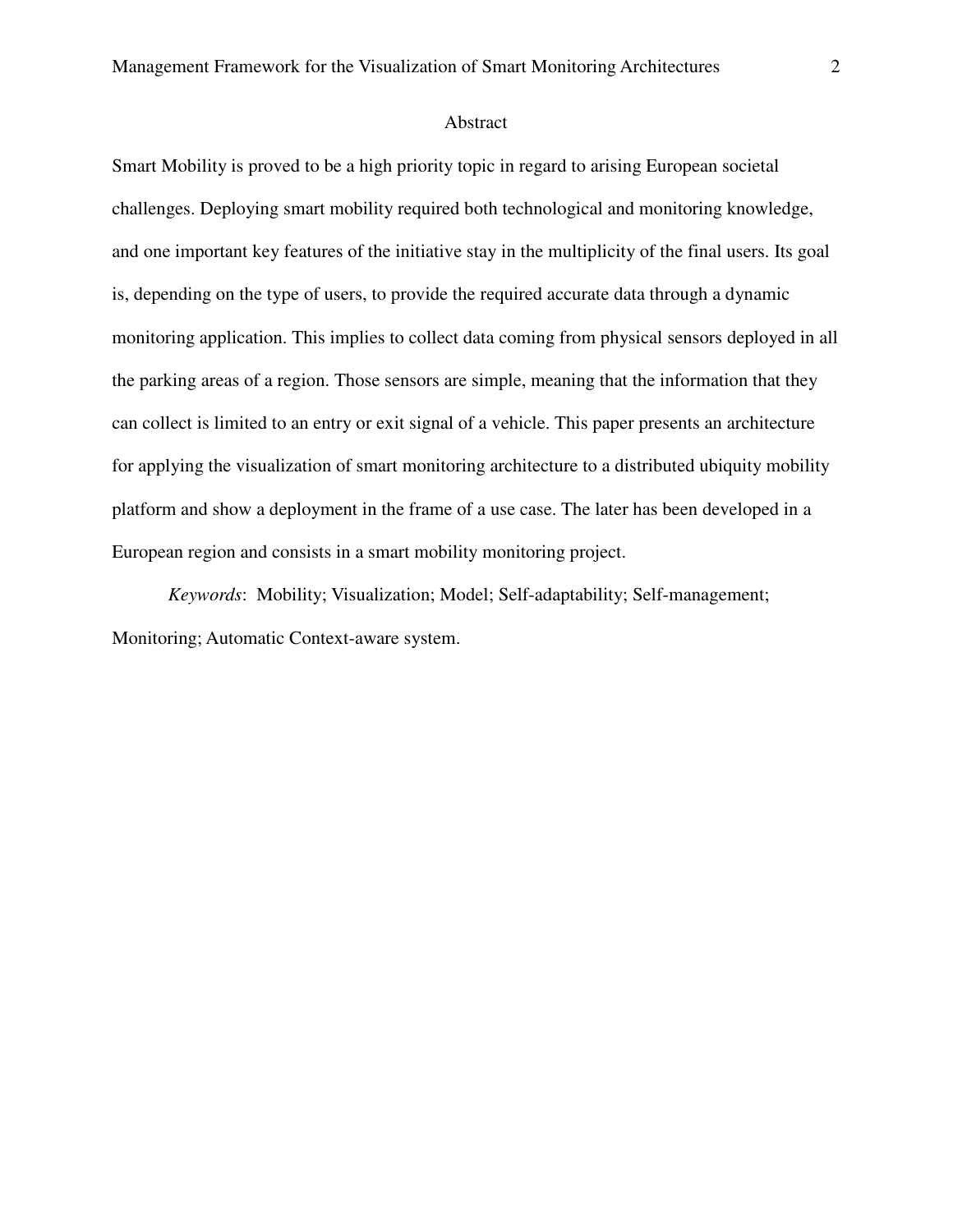Management Framework for the Visualization of Smart Monitoring Architectures Apply to

## Distributed Ubiquity Mobility Platform

Smart Mobility is proved to be a high priority topic in regard to arising societal challenges. Deploying smart mobility required both technological and monitoring knowledge. In the frame of a use case, which has actually been developed in a European region, and which consists in a mobility monitoring project (actually implemented), one important key feature of the initiative stay in the multiplicity of the final users. Its goal is, depending on the type of users, to give the wanted data through a dynamic monitoring application. This implies to collect data coming from physical sensors deployed in all the parking areas of a region. Those sensors are simple, meaning that the information that they can collect is limited to an entry or exit signal of a vehicle. Another data that has to be collected in this scenario is the live traffic data from the same geographical region; once again, the type of data is simple; the number of passing vehicles for each road of the region is collected in a predefined and fixed period of time. The need of monitoring is not a new challenge in computer science since a lot of solutions are proposed until this day. The fact is that the monitoring can be effective for a project only if it is completely applied for the problem while it should give the right information to a specific user (physical or not). For our case, a famous delivery company needs an effective and complete monitoring for all its parking spots around a big urban center. So, in collaboration with the city administration, this company needs a platform to handle a large amount of data and transform it into valuable information for their daily operations, optimizing their routines. This platform aims at monitoring the trips of their employees around the urban area and to give them an exact live situation. The solution responds to the business needs of an organization and provides to the different users a dynamic monitoring of the data combined with specific business rules. Using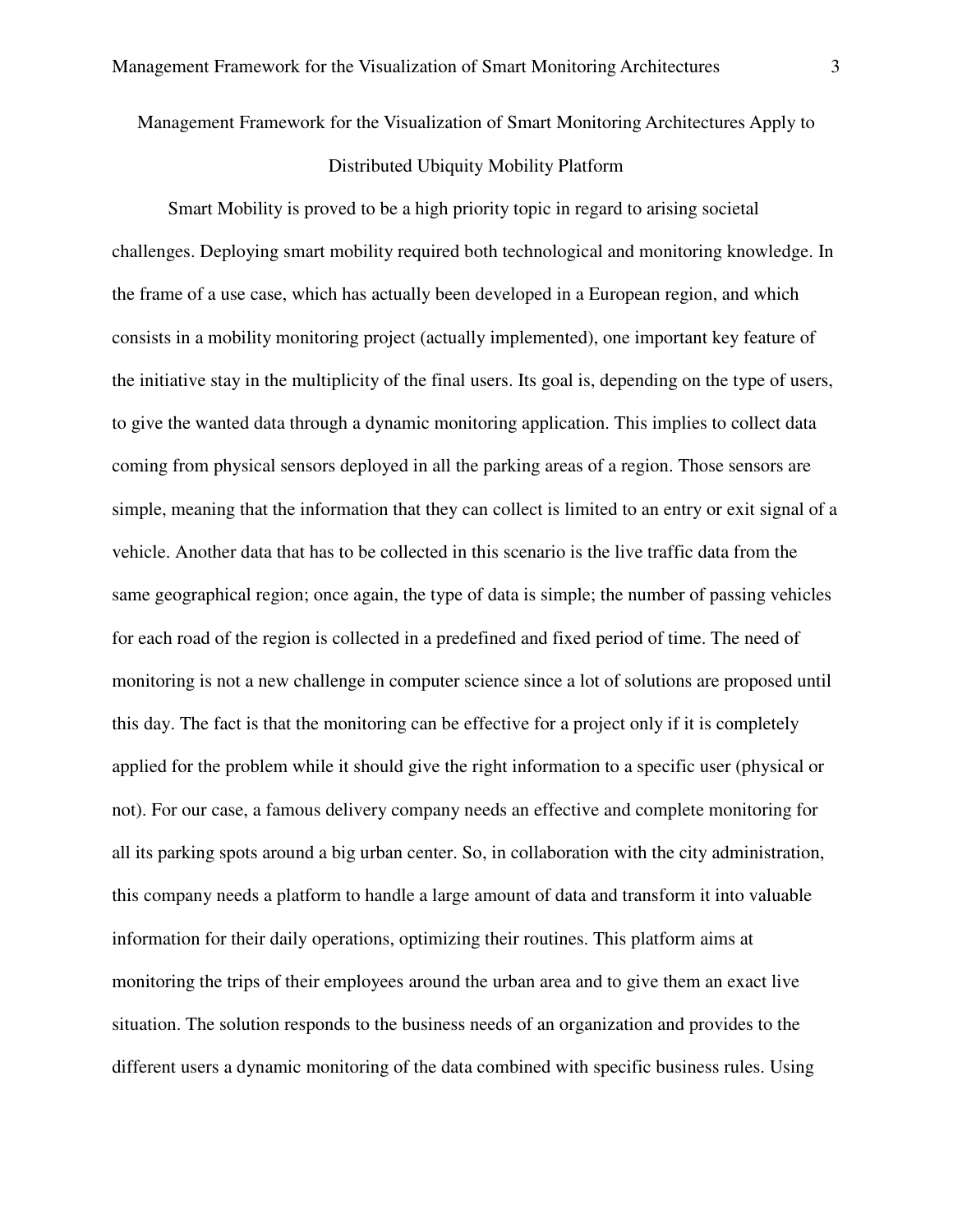one deployed platform, collected and analyzed data are accessible from different final users with distinctive needs. In parallel to the monitoring of their employees, the targeted system is also able to provide important information to the city administration around live traffic levels and parking availability. Another view of the system could also be the notification to citizens about the roads congestion of the city. However, the interfaces must be readjusted for each case and administration solutions have to be adapted to the user and his rights among the system. Therefore, it is obvious that the current solution must be extended with new functionalities that should be able to be added without any new implementation of the gathering platform.Smart monitoring systems consists in solutions which monitor, control and support the decision making related to security issue of complexes and critical systems (and information systems) spread out over disseminated areas. Hence, smart monitoring architecture seems to be the most relevant approach for the monitoring and decision making provided that they are designed to deal with increasingly sensitive and crucial situations for an economy or country (like the healthcare, the power distribution, the telecom, etc.) and consists in complex, sophisticated and integrated systems which support people in governing and monitoring a plethora of knowledge generated by critical infrastructures (CI – in military, energy, transport, industries, and healthcare) [1]. In our previous work, we have first defined a metamodel for the components of the smart monitoring architecture [2]. This metamodel has been elaborated acknowledging traditional enterprise architecture metamodel (EAM) and it allows modelling each component according to a similar structure. Afterwards, we have proposed a complement [2] to explore the enterprise architecture model ArchiMate® and to redesign its structure in order to comply with component software actors' characteristics, specificities and domain constraints. The principal focus of this paper concerns the design and the consideration of the policies that are centric concepts related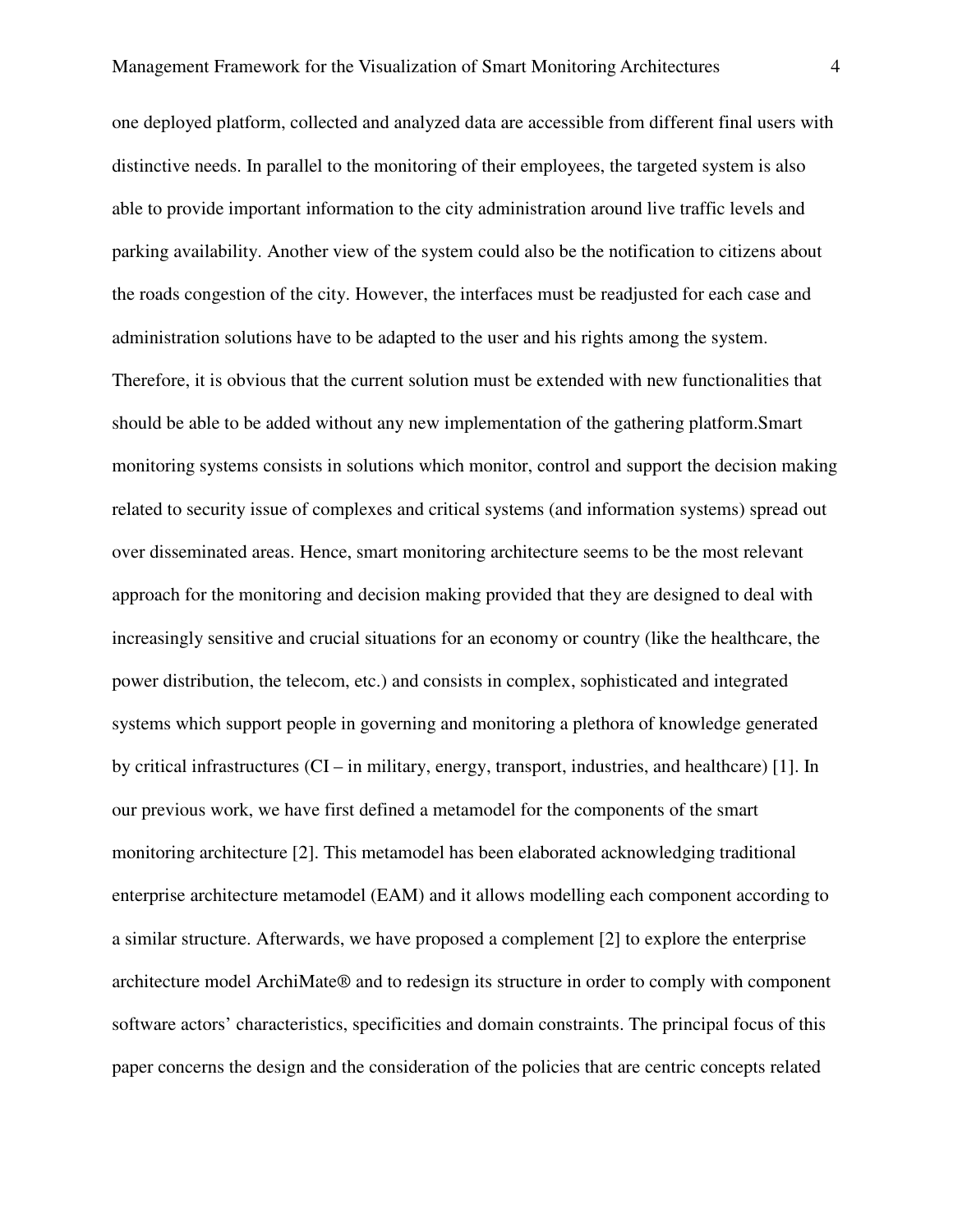to the activation of component's comportment. Our new contribution consists in the modeling of the monitoring system platform and the definition of the policies according to these models.

The paper is structured as following: next section presents the OCTOPUS platform (model and software) that we designed, Section III presents the OCTOPUS platform augmented with a smart monitoring solution. Section IV illustrates the monitoring interface for Smart Mobility in the frame of the augmented OCTOPUS platform and discusses the approach. Section V presents related works and last section concludes the paper and presents futures works.

#### **OCTOPUS PLATFORM**

OCTOPUS is a multi-agent platform; all the technologies related to agents are combined to provide a system for solving a data gathering and monitoring problem in an adaptive way. Being a multi-agent system, OCTOPUS has basic MAS characteristics as autonomy, local view and decentralization.

All the agents are autonomous and partially independent: the shutdown of an agent does lead to a platform's deactivation. Furthermore, the agents can continue their execution if the system has to reboot for any reason in order to ensure that their behavior is unchanged and that the data gathering is operational even if the remote communication is temporary deactivated. No local agent has a global view of the platform and the main behavior aside from data gathering of the agents is to communicate to remote agents. In this way, a decentralization of the processes is effective; all the agents collect specific data and spread information to a controlling component of the system. This controlling component and its particular communication with the remainder of the system is the main defining characteristic of OCTOPUS.OCTOPUS defines several components to achieve the deployment of an adaptive multi-agent system with different views of monitoring data and a particular communication routine to implement the constraints of the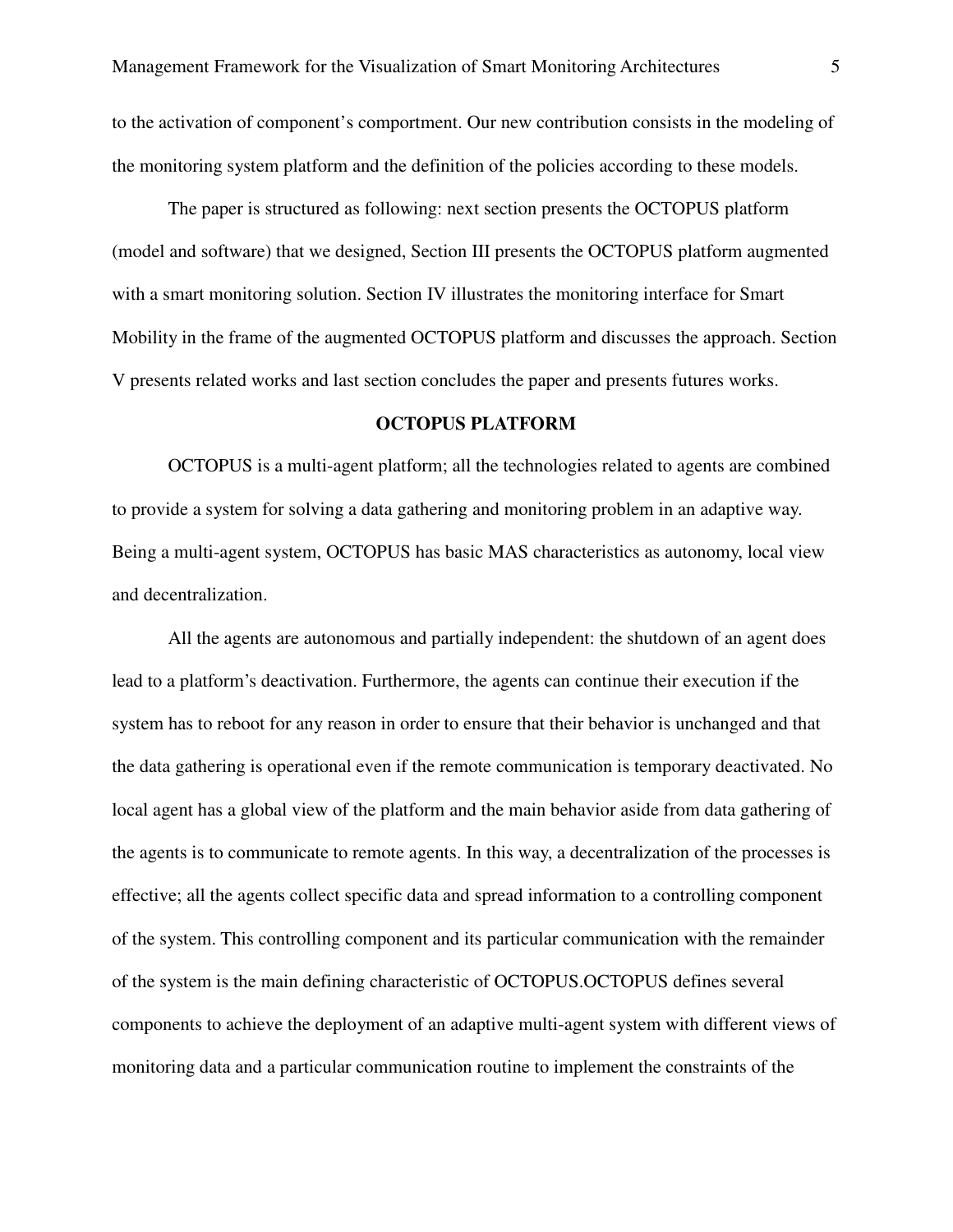problem. Those constraints are the rules that each agent has to follow and depending on them, each agent changes his behavior.

OCTOPUS platform presents a hierarchy between the sub-platforms; containers grouping agents that are remotely connected. Throughout this hierarchy, the system defines types of agents that have a specific role. Each agent's sub-platform has an implemented behavior and specific role. A Brain agent is implemented, which is the management component, connected to all the agents of the sub-platform. All data gathering agents are waiting for rules from this Brain agent and are sending feedback in return. When necessary, Brain agents can also be part of a global hierarchy, in which a Super-Brain takes care of their organization and management. This way, each Brain can provide a view for a specific level of work; a main, administration view of the entire system is provided by the Super-Brain (see Figure 1). The Pn components represent agent's sub-platform containing P type agents while the Tn components represent implemented T type agent's sub-platform. In this case, the system is composed of a single Brain, a communication and organizing instance sub-platform. This Brain is a sub-platform containing agents which remotely connects all the agents existing in its network. These agents are waiting for information collected from the T and P sub-platforms. The Brain is able to send this data to a monitoring interface through messages. The selection of the view and the type of data to be sent to the monitoring component remains at the sole discretion of the Brain. The main purpose of the Brain is to send rules to the connected sub-platforms of agents and receiving data from them. This way, the untreated data is sent from lower levels (T and P sub-platforms) to higher (Brain). Finally, this system example is a lower level of OCTOPUS itself; it is only one of the "tentacles" of the final architecture.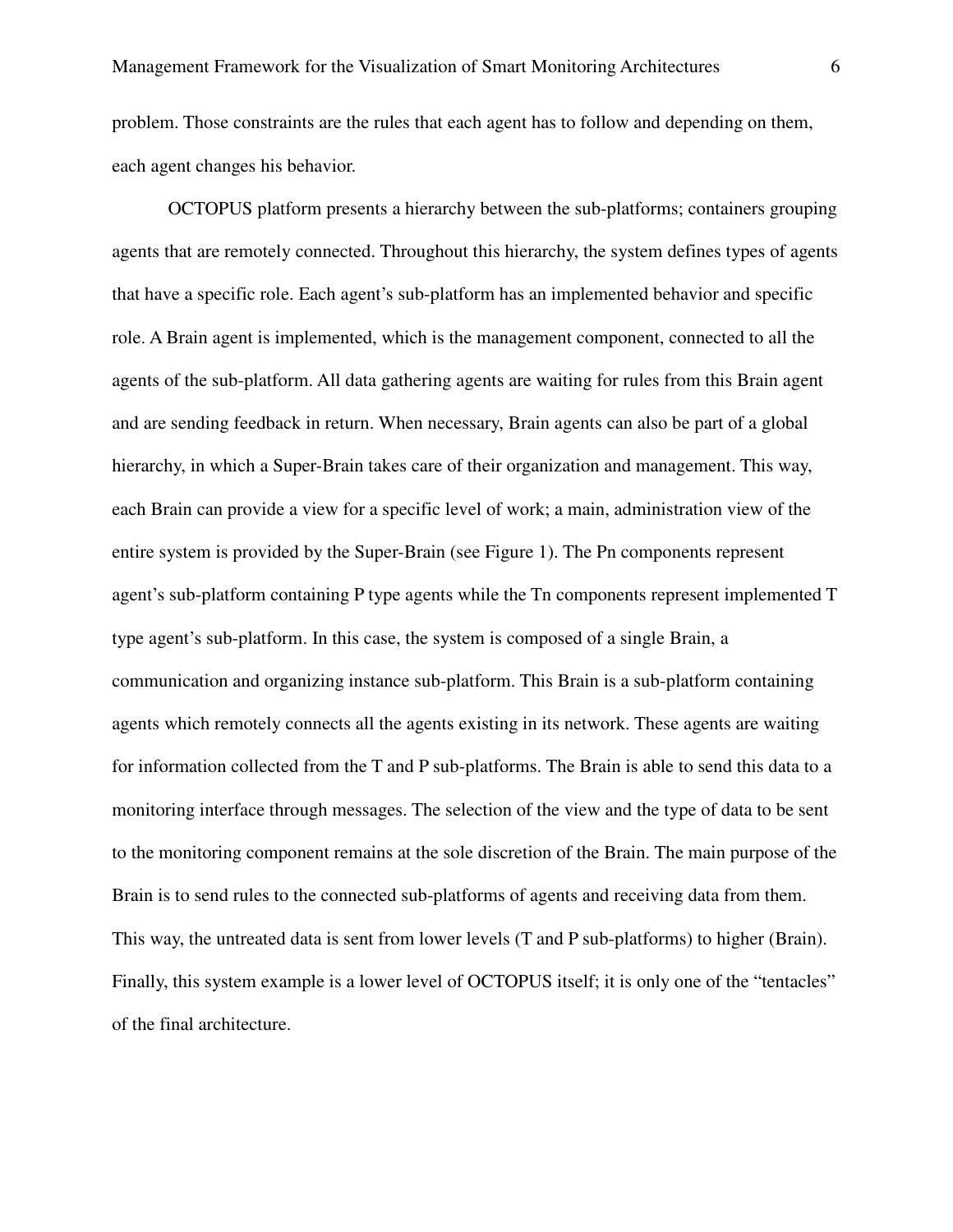

Figure 1. OCTOPUS global architecture

The tentacles-based approach explained in Figure 1 contributes to gather data and to monitor the system under scope in an adaptive way. Indeed, obtaining a complete OCTOPUS instance is easily possible and achievable by adding one new hierarchical level to the previous example. For instance, Figure 1 presents an architecture in which all the Brains (with their T and P connected sub-platforms) are linked to a Super-Brain. Such a component has the same role as a Brain, but the collected data is coming from Brain sub-platforms. In this case, a global monitoring of the platform is possible and the rules are sent to the Brains of the network. The architecture is typically the same but with one higher level of hierarchy.

Finally, such architecture introduces a two-way data and rules flow: data collected from T and P type agents is sent to Brain sub-platforms and after analysis, forwarded to the Super-Brain. In return, rules are pushed from Super-Brain to the others Brains and their establishment inside T and P sub-platforms (through the agents). This bi-directional data flow is yet another key functionality of OCTOPUS platform. The generic examples presented in this section are only possible instances of OCTOPUS, the system can be adapted to different scenarios, data type and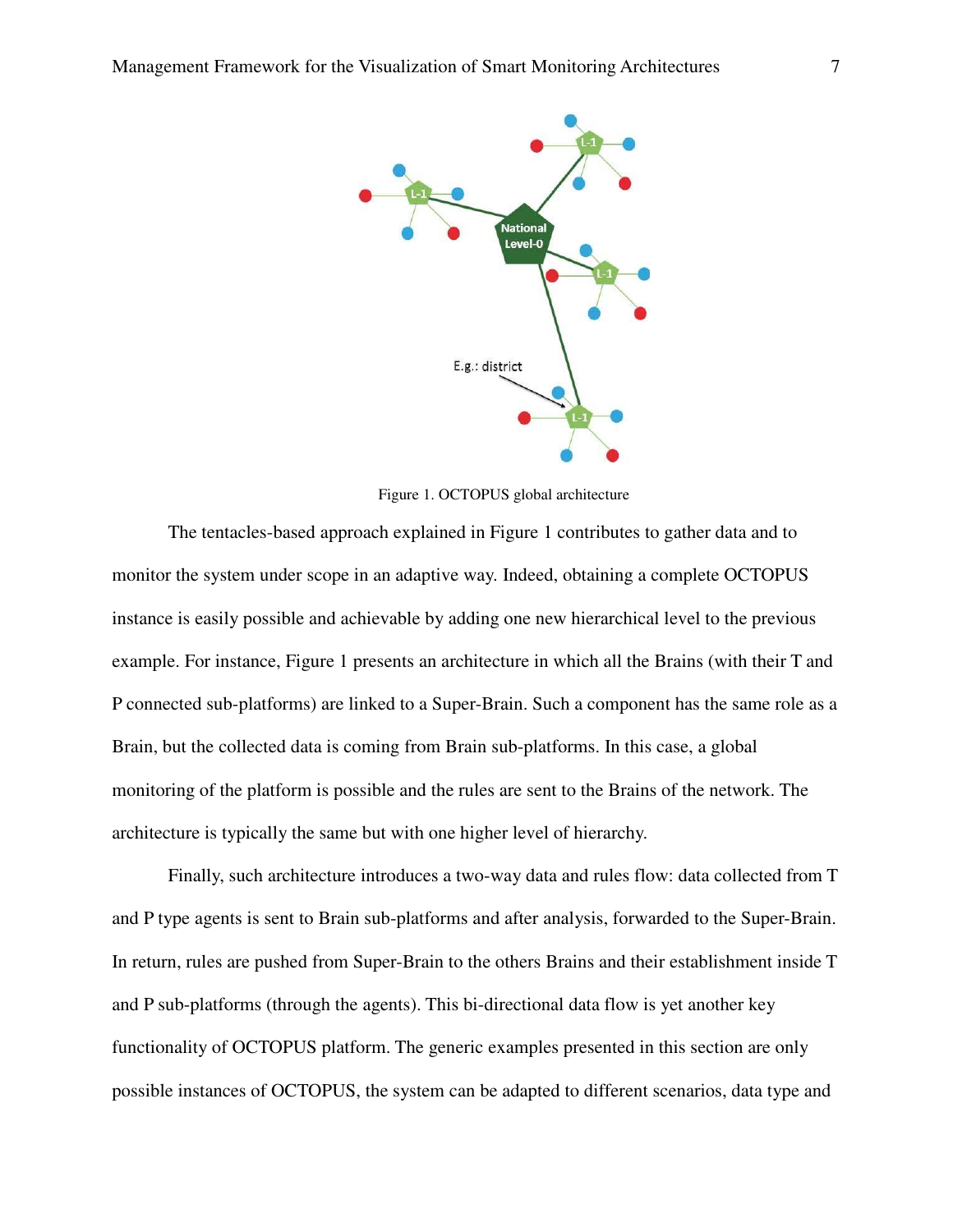number of agents following the same hierarchical architecture. The T and P agents' type is an example of generic implementation of agents gathering data. Specific characteristics of agents and their types are descripted in next sections.

## **OCTOPUS PLATFORM AUGMENTED WITH A MONITORING SOLUTION**

This section introduced the monitoring approach proposed by our OCTOPUS framework.

## **Smart monitoring platform meta-modelling insights**

The smart monitoring platform metamodel has been largely, and with many details, presented in [2]. This section recalls and summarizes the theoretic foundation and premise of our research in this area. The goal in modelling the monitoring system into a layered architecture metamodel is to furnish CI actors with solutions for governing the platform (monitoring and decision making support mechanism). In our previous work [3], extended smart monitoring platform metamodel using the ArchiMate® metamodel was elaborated to provide and support the use of a multiple layered approach of a monitoring component based on dynamic and autonomous policies. To generate the OCTOPUS platform, we realized a specialization of the original ArchiMate® metamodel for the monitoring components. First, we redefined and structure the Core of the metamodel in order to figure out the semantic of the Policy [14][17] (see Figure 2). The Core represents the handling of Passive Structures by Active Structures along the realization of Behaviors. Concerning the Active Structures and the Behavior, the Core differentiates between external concepts which represent the way, in which the architecture is being perceived by the external elements (as a Sub-Brain of a type T or P attainable by means of an Interface or communicating with the Brain), and the internal elements which is composed of Structure Elements (Roles, Components) and linked to a Policy Execution concept. Passive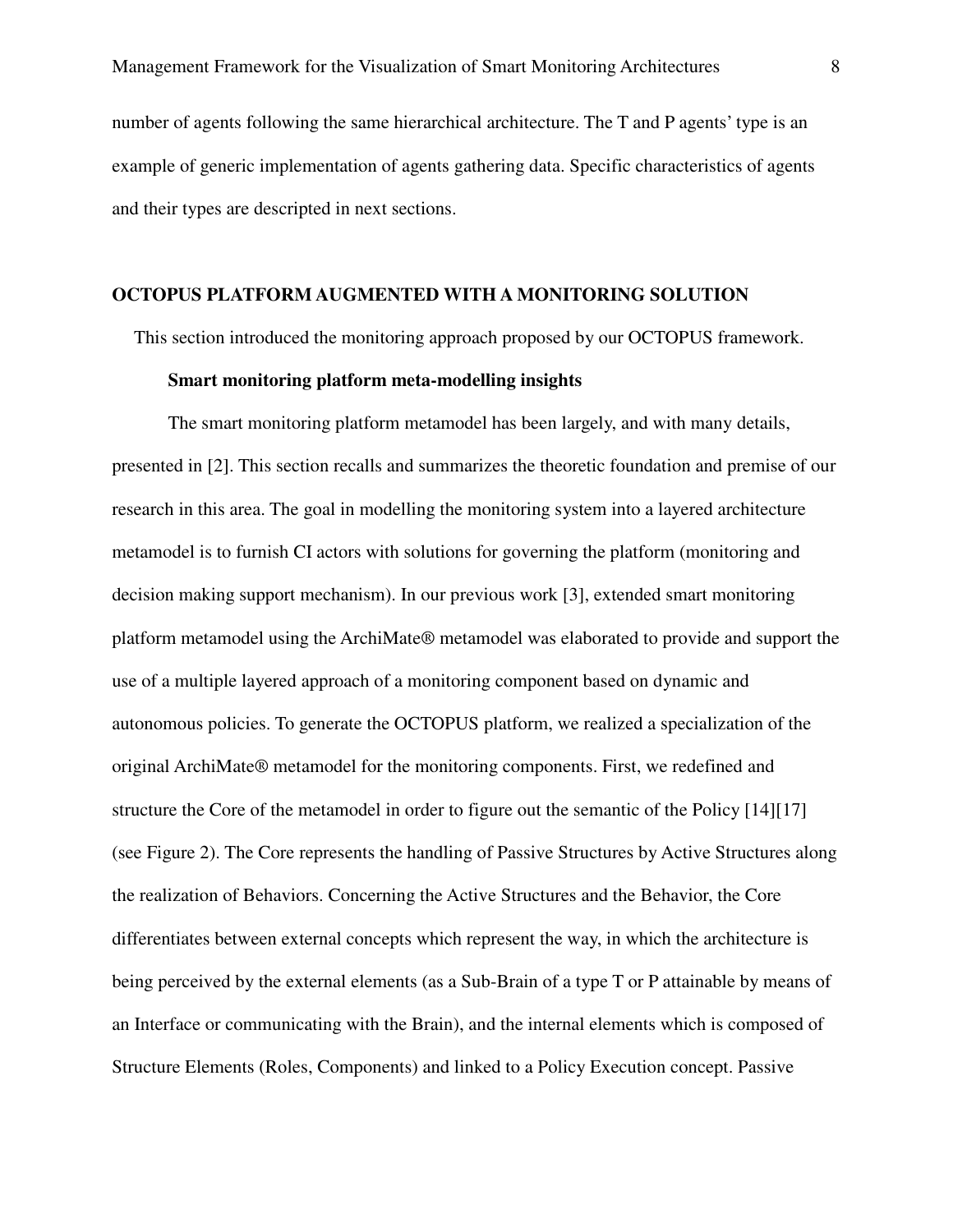Structures contains Object (e.g., data or organizational object), which represents architecture knowledge. Secondly, the concept of Policy has been defined in accordance to the platform metamodeling approach. The proposed representation is composed of three elements which allow defining the Policy structure: (1) the "Event" that is defined as a trigger generated by a Structural component that generates the realization of a Policy, (2) the "Context" whish symbolizes a configuration of Passive Structure that allows the Policy to be realized. In the case of Octopus, the context includes the sub-region environment specificities (3) the "Responsibility" [4][5][12][13][16] which is the more rich semantic concept and which is defined as a state assigned to a component (human or software) to specify obligations and rights in a specific context (Feltus et al., 2014). Thereby, the responsibility corresponds to a set of behaviors that have to be realized by means of Structure Elements. That behavior may also use Objects of y type Passive Structure or modify values. With these three elements, we generate an auxiliary Policy artefact that mirrors the fulfilment of a set of Responsibilities [2] in a specific monitoring Context and in response to a predefined Event. Through the Policy Concept, we show that each operation done by the monitoring components can be transferred into a Policy Execution. Although there is a clear semantic difference in ArchiMate® between the business user (human or machine) which exploits an application, and the application itself, in the smart monitoring field, we consider that actors and roles are played by components that we define as being a specific Structure Elements acting in Critical Infrastructure environment. As a result, three level are necessary to structure the metamodel for the monitoring domain: (1) The Organizational Layer offers services and products to external customers that are represented in the organization by organizational processes performed by Organizational Roles according to Organizational Policies. (2) The Application Layer supports the Organizational Layer with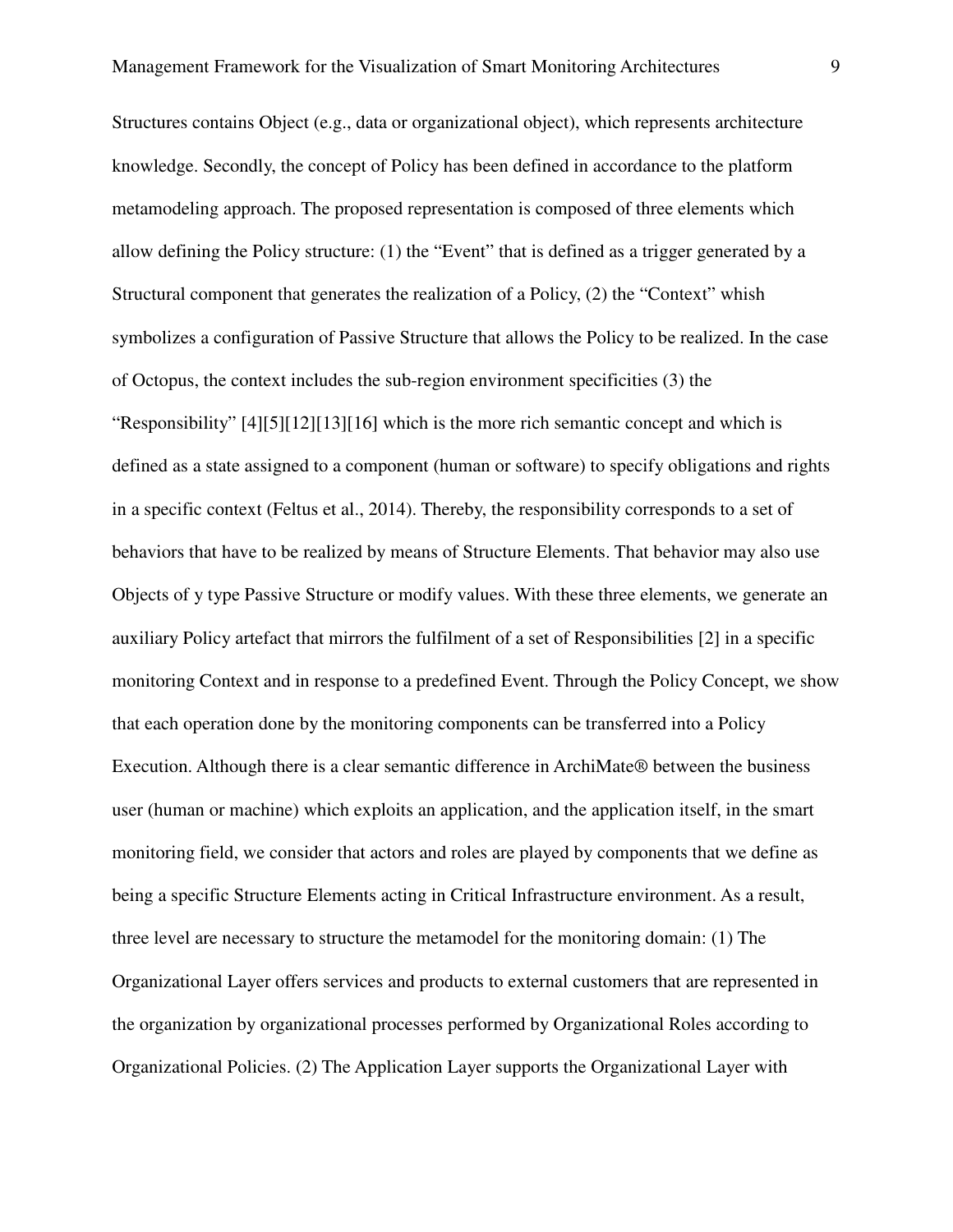Application Services which are realized by Applications according to Application Policies. (3) The Technology Layer which offers Infrastructure Services needed to run applications, performed by system software, computer and communication hardware.

Concepts and colors were taken from the original ArchiMate® language, except for Organizational Function and the Application Function which were switched with the Organizational Policy component and the Application Policy component. Based on the following analysis, we have defined the Organizational Policy as "the rules which define the organizational responsibilities and govern the execution of behaviors, at the organization domain, that serve the product domain in response to a process domain occurring in a specific context, which is symbolized by a configuration of the information domain" And we have defined the Application Policy as "the rules that define the application responsibilities and govern the execution, at the application domain, of behaviors that serve the data domain to achieve the application strategy."

#### **Smart monitoring system metamodel layers**

The three layers which structure the smart monitoring platform metamodel (see Figure 2) are from down to top: the technical level, the applicative level and the organization or business level.

The Technical Layer is used to represent the structural aspect of the system and highlights the links between the Technical Layer and the Application Layer and how physical pieces of information called Artefacts are produced or used. The main concept of the Technical layer is the Node which represents a computational resource, on which Artefacts can be deployed and executed. The Node can be accessed by other Nodes or by components of the Application Layer. A Node is composed of a Device and a System Software [6]. Devices are physical computational resources where Artefacts are deployed when the System Software represents a software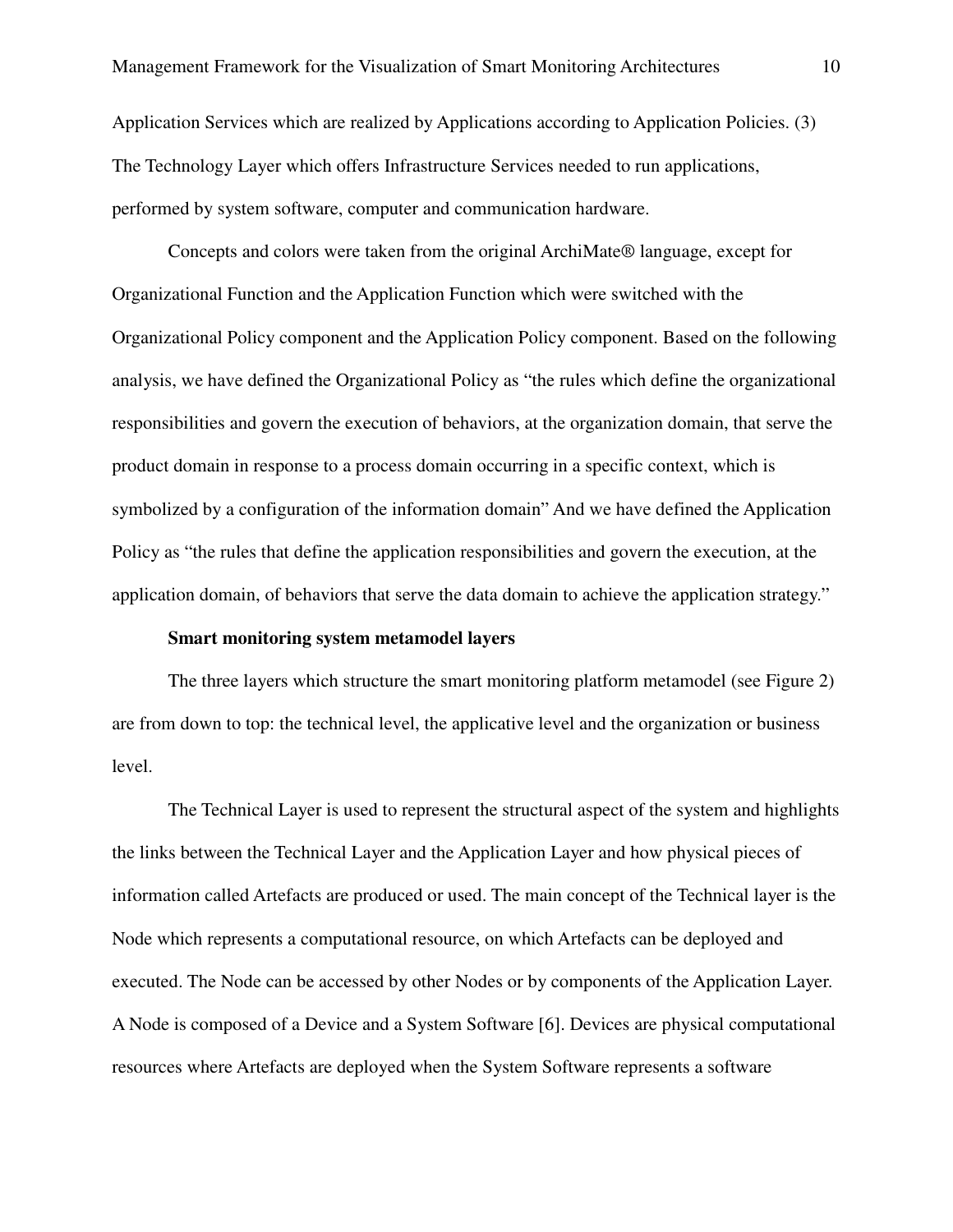Network.

An Organizational Object defines unit of information which relates to an aspect of the organization. At the Application layer, this is used to represent the Application Components and their interactions with the Application Service derived from the Organizational Policy of the Organizational Layer. The concept of the components in the metamodel is very similar to the components concept of UML (UML 2) and allows representing any part of the program. Components use Data Object, which is a modelling concept of objects and object types of UML. Interconnection between components is modelled by the Application Interface in order to represent the availability of a component to the outside [3] (implementing a part or all of the services defined in the Application Service). The concept of Collaboration from the Organizational Layer is present in the Application Layer as the Application Collaboration and can be used to symbolize the cooperation (temporary) between components for the realization of behavior. Application Policy represents the behavior that is carried out by the components.

The Organizational Layer highlights the organizational processes and the associations with the Application Layer. Firstly, the Organizational Layer is defined as an Organizational Role (e.g.: Alert Detection Concept). This role, accessible from outside the monitoring behavioral structure through an Organizational Interface, performs behavior based on and according to organization's policy (Organizational Policy component), which are associated with the role. Afterwards, the components are able (depending on their roles – but also function is some cases) to interact with other roles to perform behavior; this is symbolized by the concept of Role Collaboration outside.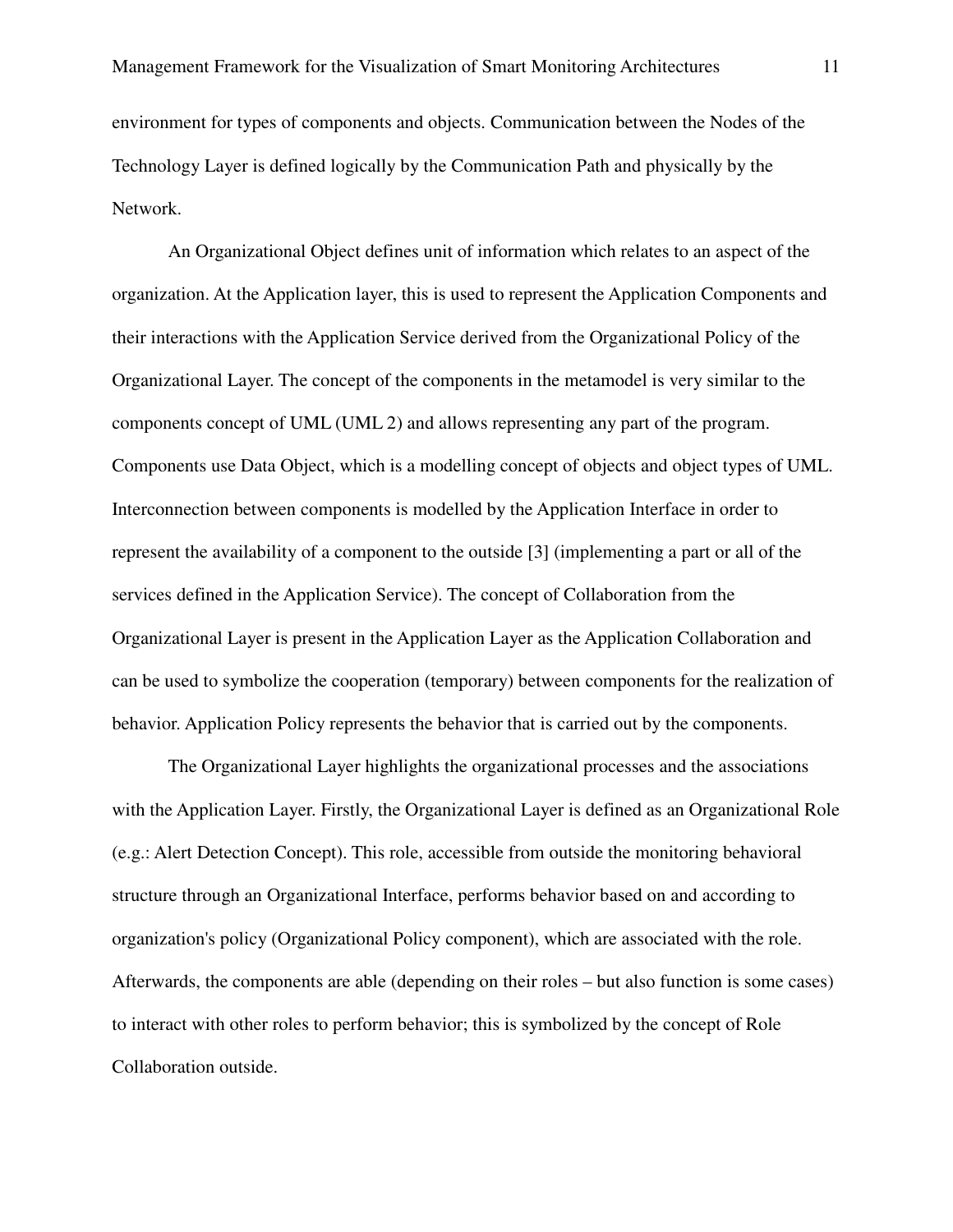

Figure 2. Smart monitoring platform metamodel

Organizational Policies are behavioral components of the organization whose goal is to achieve an Organizational Service to a role following Events. Organizational Services are contained in Products accompanied by Contracts. Contracts are formal or informal specifications of the rights and obligations associated with a Product. Values are defined as an appreciation of a Service or a Product that the Organization attempts to provide or acquire. The complete smart monitoring platform metamodel is the union of the three layers. As shown below, new connections between the layers have appeared.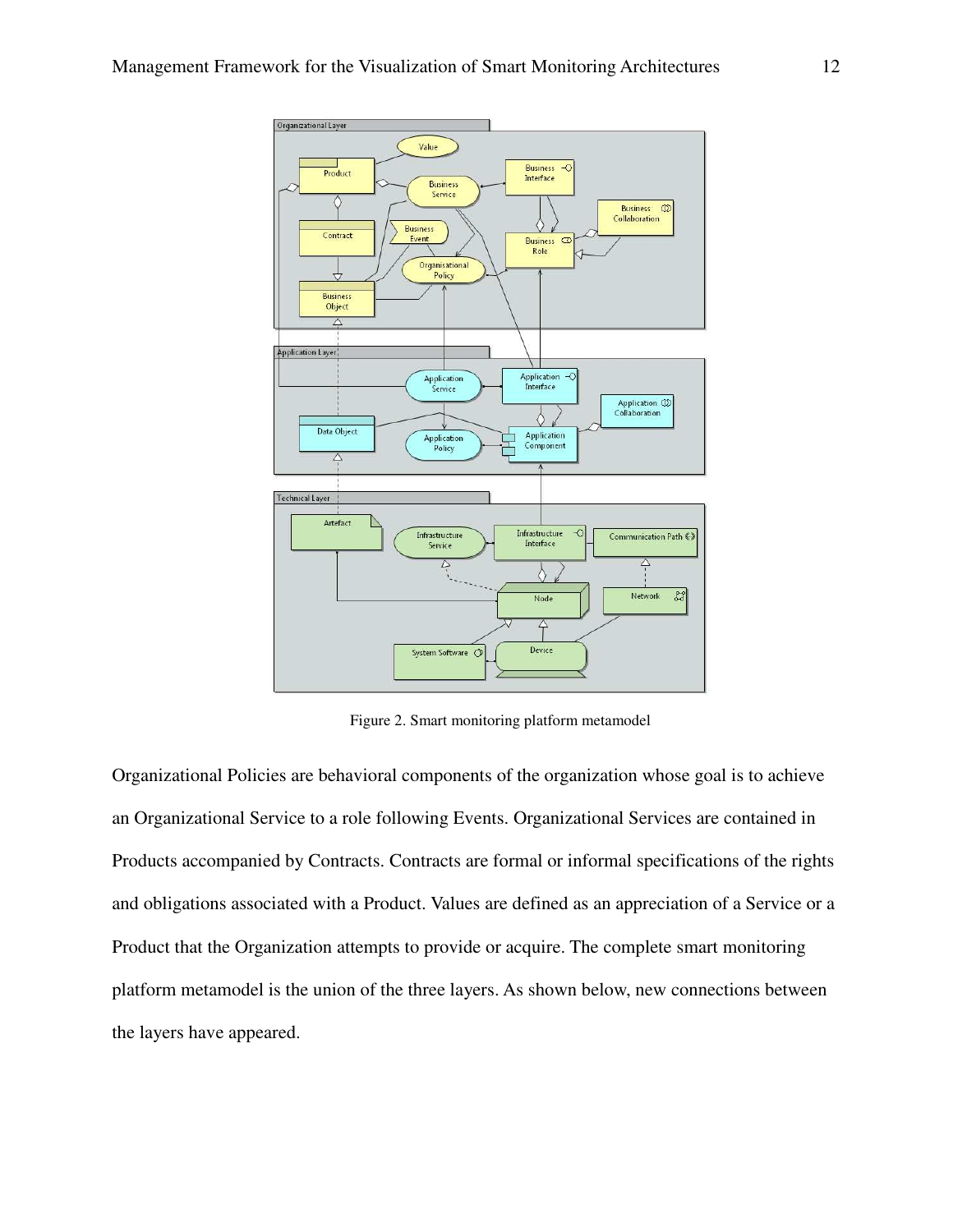For the Passive Structure, we observe that Artefact of the Technical Layer realizes Data Object of the Application Layer which, itself, realizes Organizational Object of the Organizational layer.

The Behaviour concept association shows that the Application Service uses the Organizational Policy to determine the services that it sustain. In the same manner, the Technical Layer bases its Infrastructure Service upon the Application Policy of the Application Layer. Concerning the Active Structure connections, the Role concept determines, together whit the Application Component, the Interface provided in the Application layer. The Interface of the Technical Layer is also based on the components of the Application Layer. The modelling language related to the above artefact is available in The Open Group [19].



Figure 3. Smart Mobility management and sub-region interfaces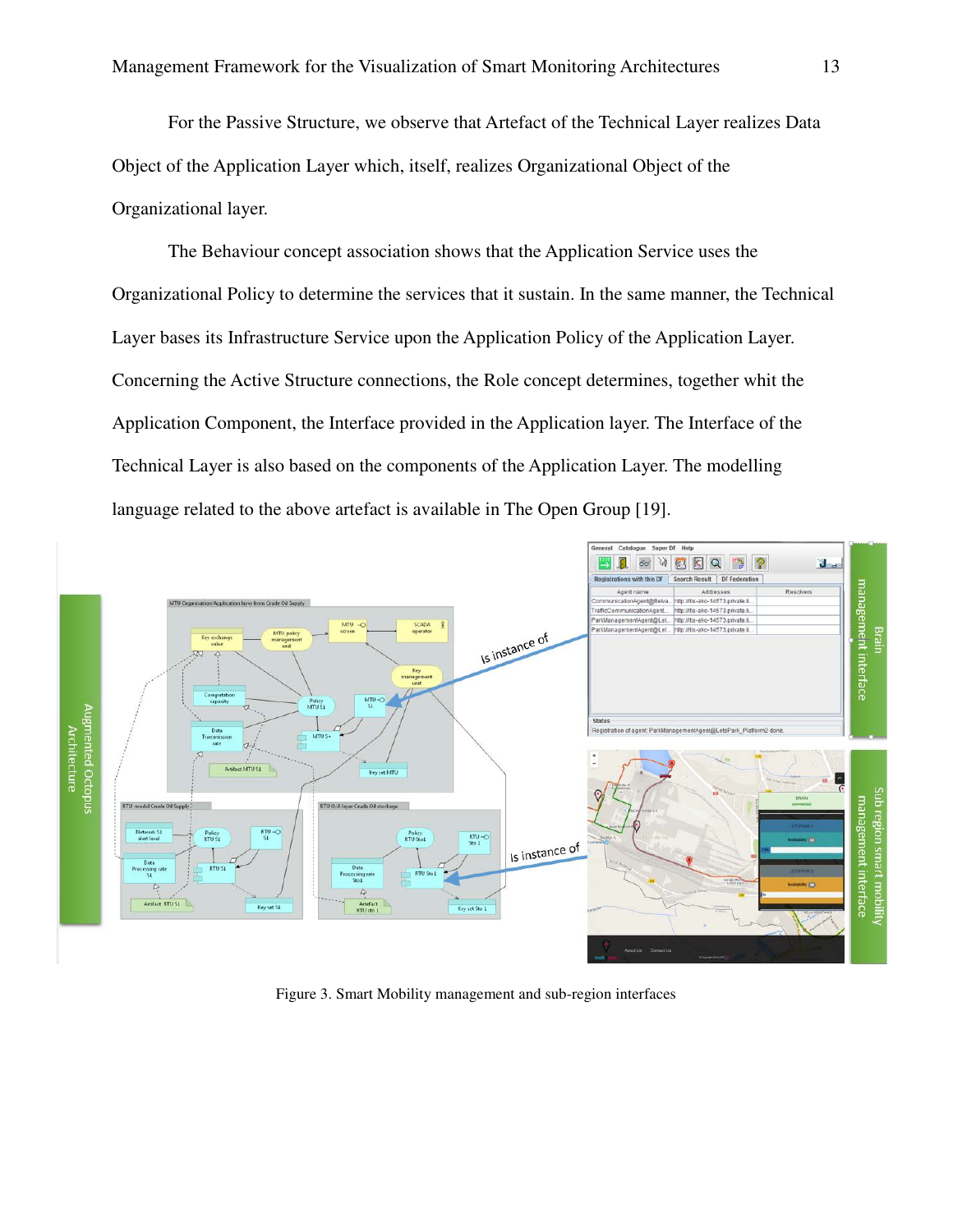## **Validation in the frame of a Monitoring interface augmented for Smart Mobility**

This section aims at reporting and evaluating how OCTOPUS augmented has been designed for a specific Mobility management steering interface. Therefore, we review and validate the advantages and the improvements provided by the implementation that has been specifically required for this use case in the mobility domain.

As explained earlier, the monitoring architecture is defined based on generic agents easily instantiable for whatever cases, but steering interface is always dependent of the type of monitoring developed. Figure 3 shows the interface for the implementation of the smart mobility solution in the region. This interface content a monitoring frame including static information (e.g., map of the region, frames for the parking monitoring, etc.) and dynamic information (e.g., level of traffic jam on specific road, amount of places available at each parking, etc.)

Aside the monitoring interface, additional management functionalities are also available. These functionalities are not presented in the paper. They concern the management of the users of the solution, the creation of specialized viewpoints for each type of user requirements, the dynamic definition of "business rules" in order to configure the behavior of the different agents and hence, to suggest user mobility decisions.

This needs to be put in parallel with the three constraints related to the key management broadcasting mechanism related to the smart monitoring platform architecture have been defined by Bailey et al., 2003 [7] and need to be considered along the modelling of the policies: (1) the computational capacity limit, which may be represented as an artefact of a type data object at the application layer of the MTU, (2) the low data transmission rate which is also a concept related to the MTU by means of a data object, and (3) the real-time processing that needs to be consider to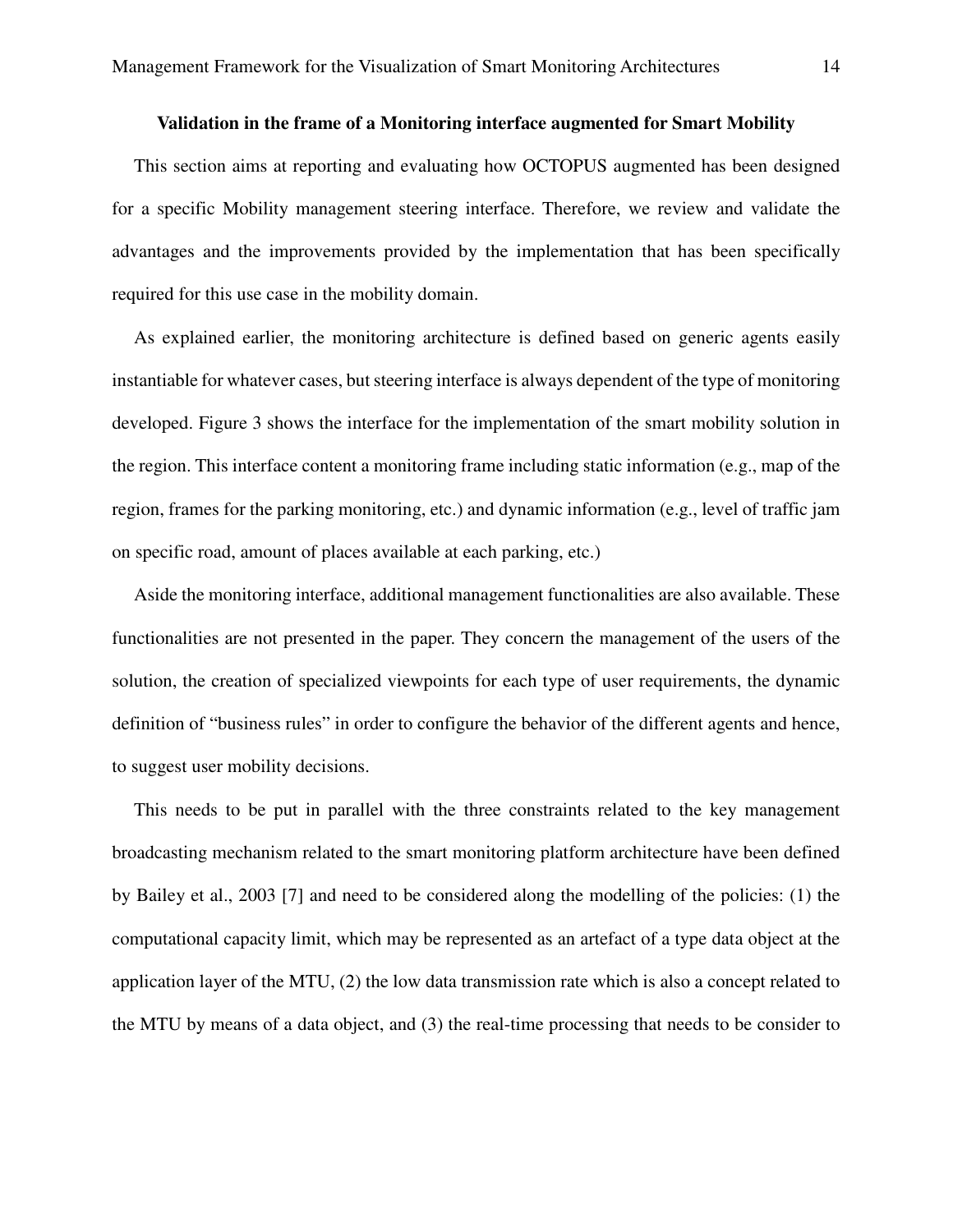prevent data processing delay and which may be represented as a data object from the RTUs structures.

The definition and the exploitation of the proposed augmented OCTOPUS framework in the mobility area has demonstrate to what extend the solution offers flexibility and usability to the business administrators. Indeed, most of the manipulations (e.g., traffic decisions, road optimization, informed communication, etc.) performed by the platform operators has been realized more intuitively and with more accuracy than with previous version of the frameworks.

#### **Related works**

Literatures explain methodologies to model Multi-Agent System (MAS) [18] and their environments as a one layer model and give complete solutions or frameworks. Gaia [8] is a framework for the development of agent architectures based on a lifecycle approach. AUML (http://www.auml.org), and MAS-ML [9] are extensions of the UML language for the modelling of MAS but do no longer exist following the release by the OMG of UML 2.0 supporting MAS. Prometheus defines a metamodel of the application layer and allows generating organizational diagrams, roles diagrams, classes' diagrams, sequences diagrams and so forth.

The Prometheus approach permits hence to generate codes but does not provide links between diagrams and therefore makes it difficult to use for alignment purposes or with other languages (e.g., MOF, DSML4MAS [10]). CARBA provides a dynamic architecture for MAS similar to the middleware CORBA based on the role played by the agent. Globally, we observe that these solutions aim at modelling the application layer of MAS [11]. CARBA goes one step further introduces the concept of Interface and Service. This approach is closed to the solution based on ArchiMate® that we design in our proposal but offers less modelling features. As we have notice that agent systems are organized in a way close to the enterprises system, our proposal analyses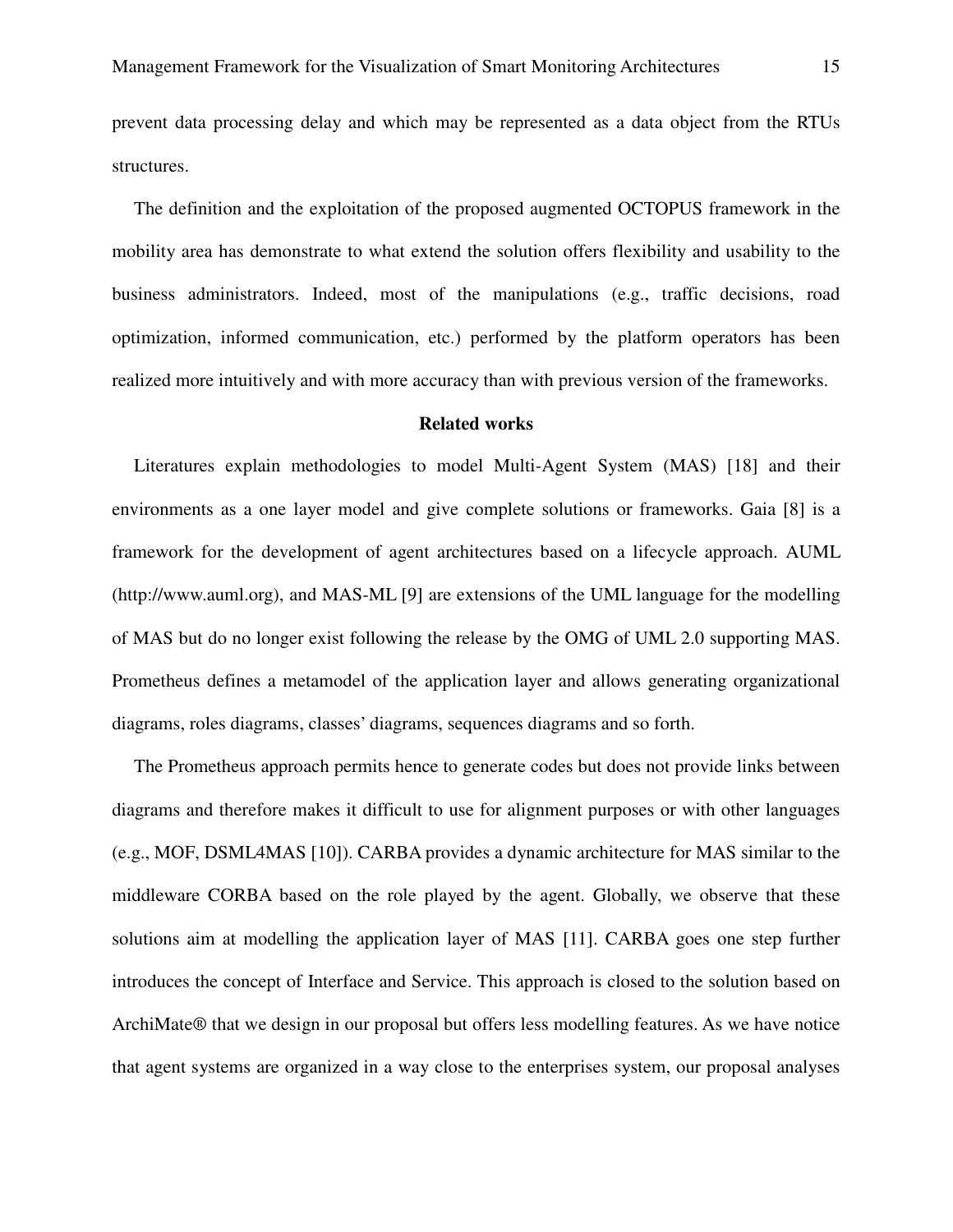how an enterprise architecture model may be slightly reworked and adapted for MAS. Therefore, we exploit ArchiMate® which has the following advantages to be supported by The Open Group. It has a large community and proposes a uniform structure to model enterprise architecture. Another advantage of ArchiMate® is that it uses referenced existing modelling languages like UML.

As a conclusion of the related work, we may consider that our approach may be used in parallel to existing solutions while, in the same time, complete their added value in a set of business driven dimensions like the visualization of the system or the elaboration of integrated and self-contain two types of policies. The evolution of our approach may also be regarded following the performance generated at the metric level. Indeed, contrarily to solutions presented through the state of the art, our proposal fit fully with the measurement theory requirement and, hence, may be more pragmatically devoted to performance based design of critical and highly sensitive infrastructures.

#### **Conclusions and Future works**

Monitoring systems are important solutions to secure critical infrastructures against traditional and cyber-attacks threats. Those systems need to be accurately managed and protected in terms of interconnection, homogeneity and real time reaction. Therefore, the paper proposes an integrated approach for modelling the monitoring architecture based on the enterprise architecture modelling language and more specially ArchiMate® which has been particularly tailored for smart monitoring systems.

Based on a dedicated metamodel, the paper has demonstrated how technical, application and organization policies could be designed and metamodeled, especially regarding the policy management for interconnected monitoring systems for two of its functions. All along the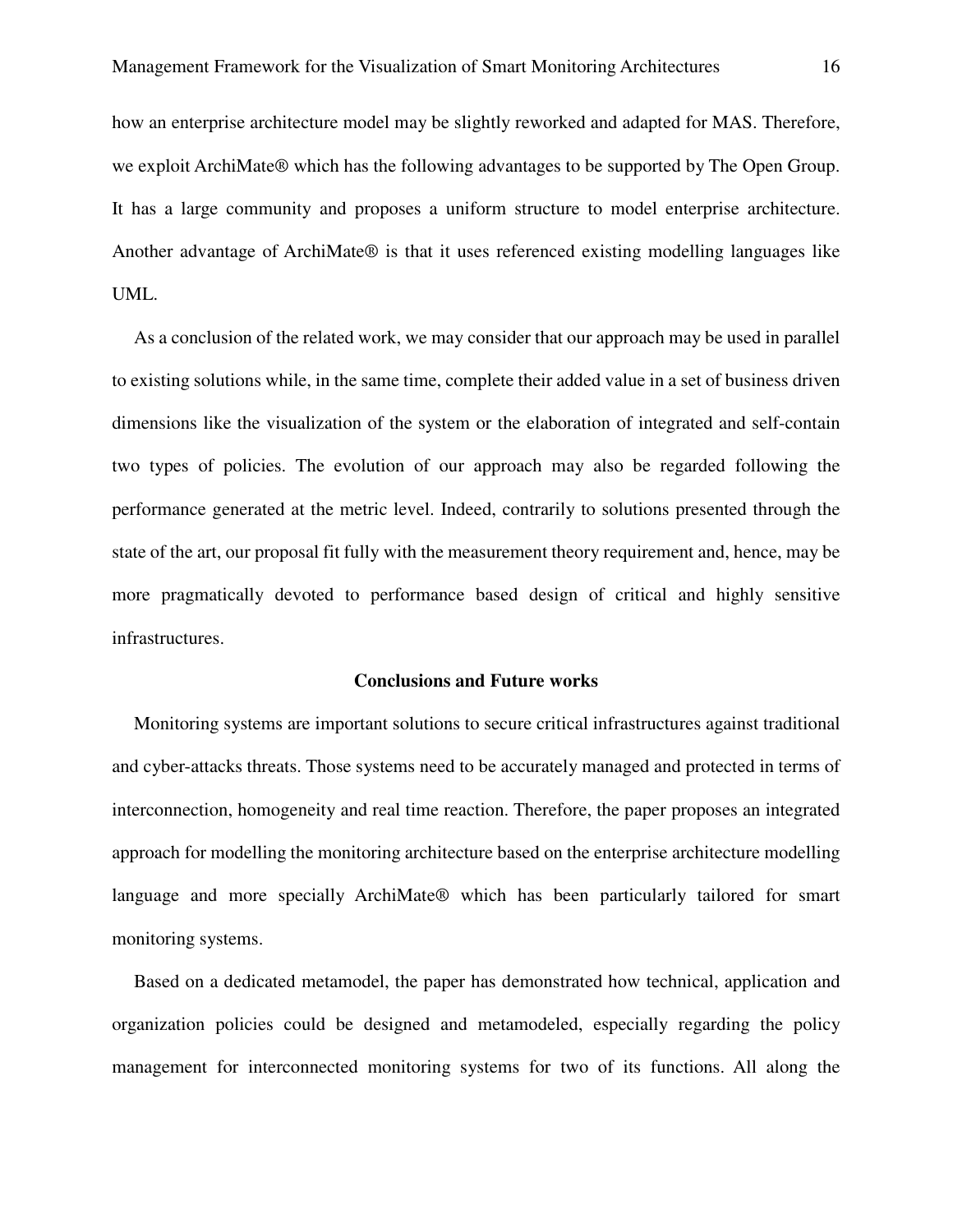modelling of the platform model and the definition of the policies according to these models, we have illustrated the theory with a business case study related to the petroleum supply chain, and more specially the specific functions of crude oil supply and crude oil storage and distribution.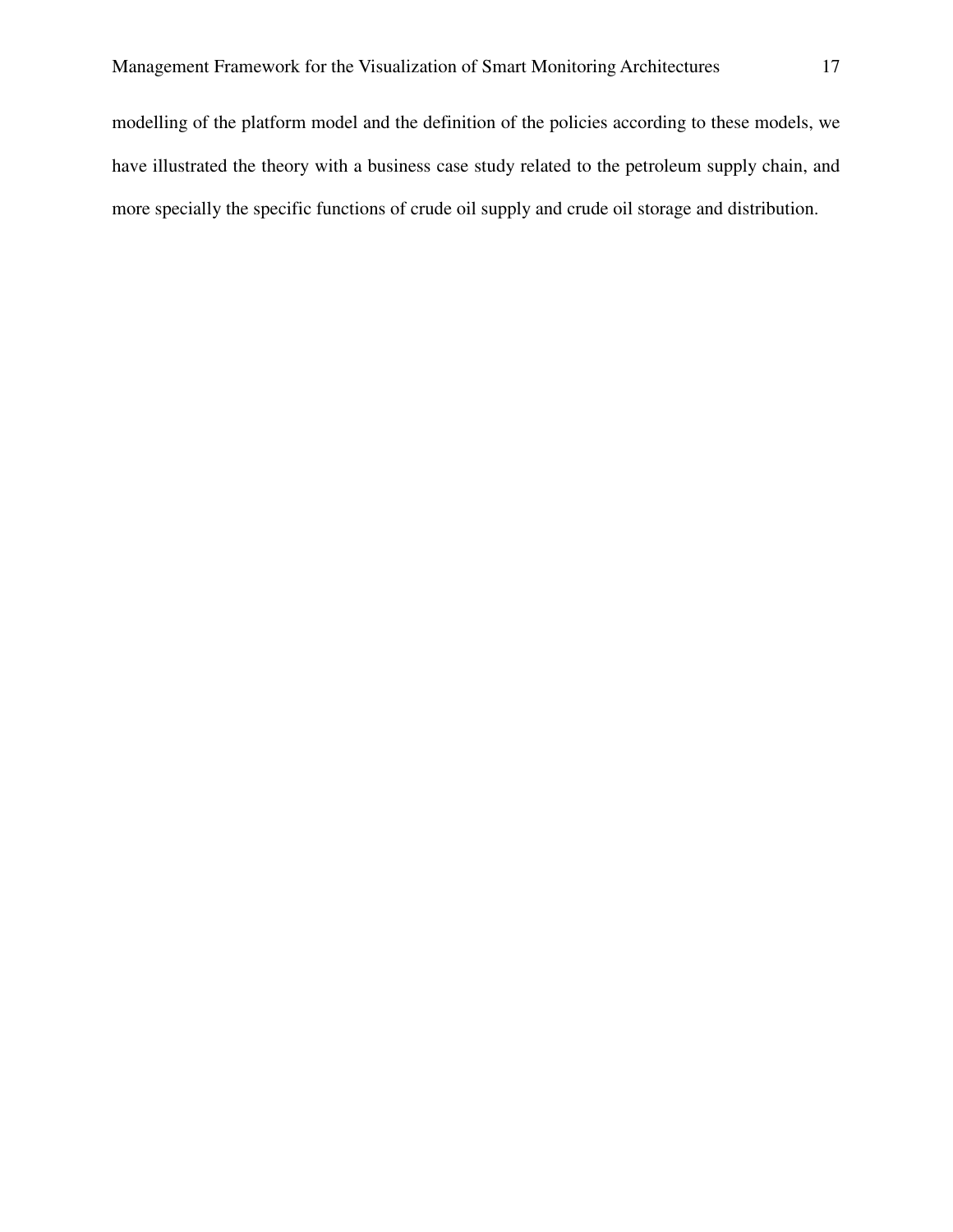### References

- [1] L. Briesemeister, S. Cheung, U. Lindqvist, and A. Valdes, "Detection, correlation, and visualization of attacks against critical infrastructure systems," In Privacy Security and Trust (PST).
- [2] C. Feltus and D. Khadraoui,."Designing security policies for complex SCADA systems management and protection," International Journal of Information Technology and Management, 15(4), pp. 313- 332.
- [3] C. Feltus, M. Ouedraogo, and D. Khadraoui, "Towards cyber-security protection of critical infrastructures by generating security policy for SCADA systems," in Information and Communication Technologies for Disaster Management (ICT-DM), 2014. IEEE.
- [4] G. Neumann and M. Strembeck, "A scenario-driven role engineering process for functional RBAC roles," In Proceedings of the seventh ACM symposium on Access control models and technologies, 2002, pp. 33-42, ACM.
- [5] C. Feltus and M. Petit, "Building a responsibility model including accountability, capability and commitment," in Availability, Reliability and Security, 2009. ARES'09. International Conference on, pp. 412-419. IEEE, 2009
- [6] G. Beydoun, C. Gonzalez-Perez, G. Low, and B. Henderson-Sellers, "Synthesis of a generic MAS metamodel". In ACM SIGSOFT Software Engineering Notes, 30(4), 2005, pp. 1-5.
- [7] D. Bailey and E. Wright, "Practical SCADA for industry". Elsevier, 2003, Newnes, 288 pages.
- [8] L. Cernuzzi, T. Juan, L. Sterling, and F. Zambonelli, "The gaia methodology. In Methodologies and Software Engineering for Agent Systems", 2004, pp. 69-88.
- [9] V. T. da Silva, R. Choren, C. J. De Lucena, "A UML based approach for modeling and implementing multi-agent systems," in Proceedings of the Third International Joint Conference on Autonomous Agents and Multiagent Systems-Volume 2, 2004, pp. 914-921. IEEE Computer Society.
- [10] S. Warwas, C. and Hahn, C, "The DSML4MAS development environment," in Proceedings of The 8th International Conference on Autonomous Agents and Multiagent Systems-Volume 2, 2009.
- [11] J. J. Gomez-Sanz, J. Pavon, and F. Garijo, "Metamodels for building multi-component systems," Proceedings of ACM symposium on Applied computing. ACM, New York, NY, USA,2002 pp. 37- 41.